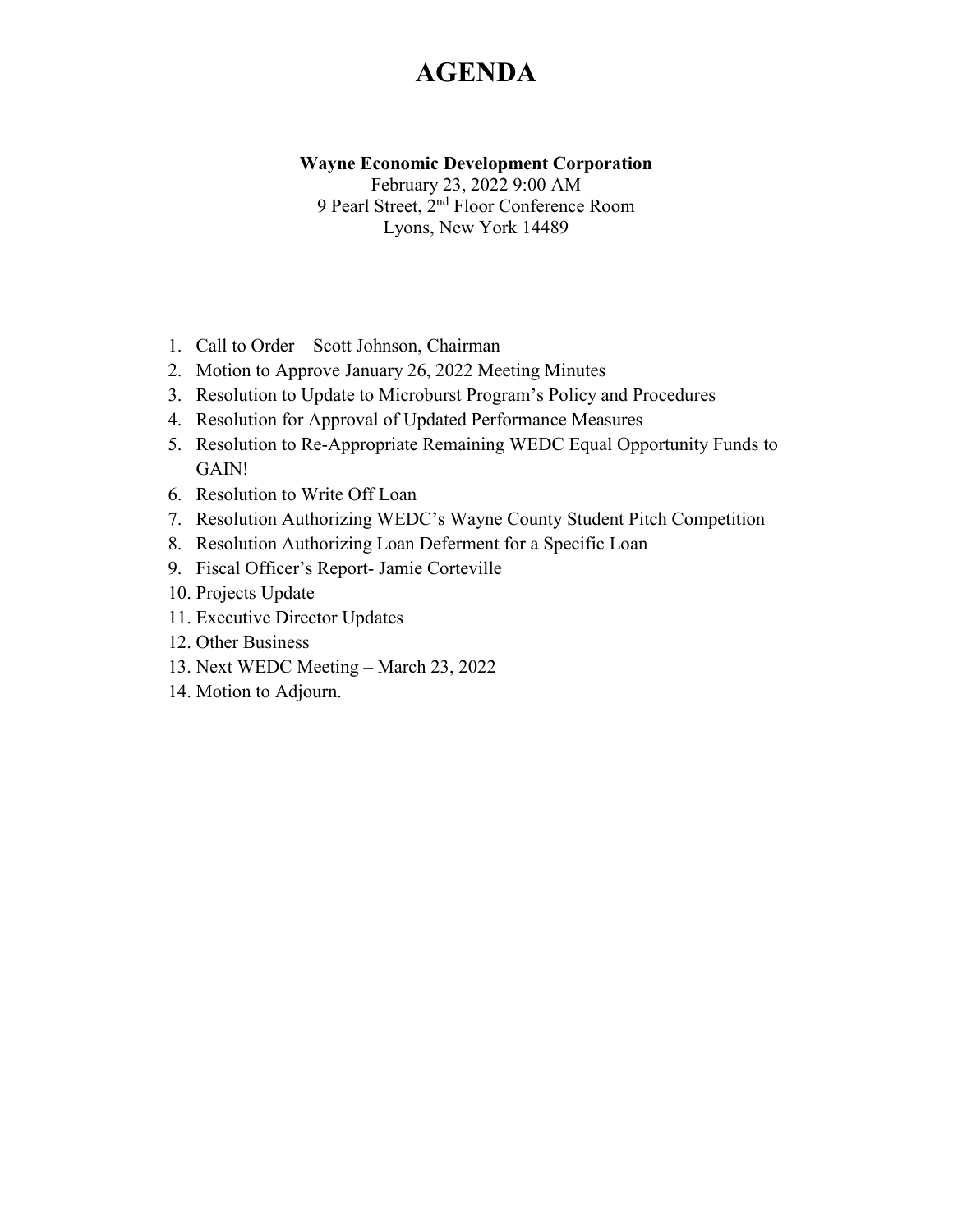#### **Resolution to approve updated WEDC Microburst Grant Policies and Procedural Manual**

Whereas the Wayne Economic Development Corporation (WEDC) supports for-profit corporations and industries in Wayne County to invest in infrastructure and to meet the needs the Wayne County community; and

Whereas, the Wayne Economic Development Corporation (WEDC) Board has been presented the updated WEDC Microburst Grant Policies and Procedure Manual; and

Whereas, the WEDC has the capacity to implement the Microburst/MicroEnterprise loan fund; and

Whereas, the staff will review all applications and provide recommendations to the WEDC Board of Directors; be it hereby

Resolved, that the WEDC Board of Directors approves and authorizes staff to administer the Wayne Economic Development Corporation Microburst Grant Program according to Policy and Procedure manual.

Moved: Ayes:

Second: Nays:

|                       | Yea | Nay | Absent | Abstain |
|-----------------------|-----|-----|--------|---------|
| Scott Johnson         |     |     |        |         |
| Jeannie Brockmyre     |     |     |        |         |
| Julie Dilella         |     |     |        |         |
| Kaye Stone-Gansz      |     |     |        |         |
| Ken Miller            |     |     |        |         |
| Pamela Heald          |     |     |        |         |
| <b>Robert DeBadts</b> |     |     |        |         |

The above resolution is certified and true and was passed at the WEDC board meeting on February 23, 2022.

Deborah Hall, Assistant Secretary

 $\mathcal{L}_\mathcal{L}$  , and the set of the set of the set of the set of the set of the set of the set of the set of the set of the set of the set of the set of the set of the set of the set of the set of the set of the set of th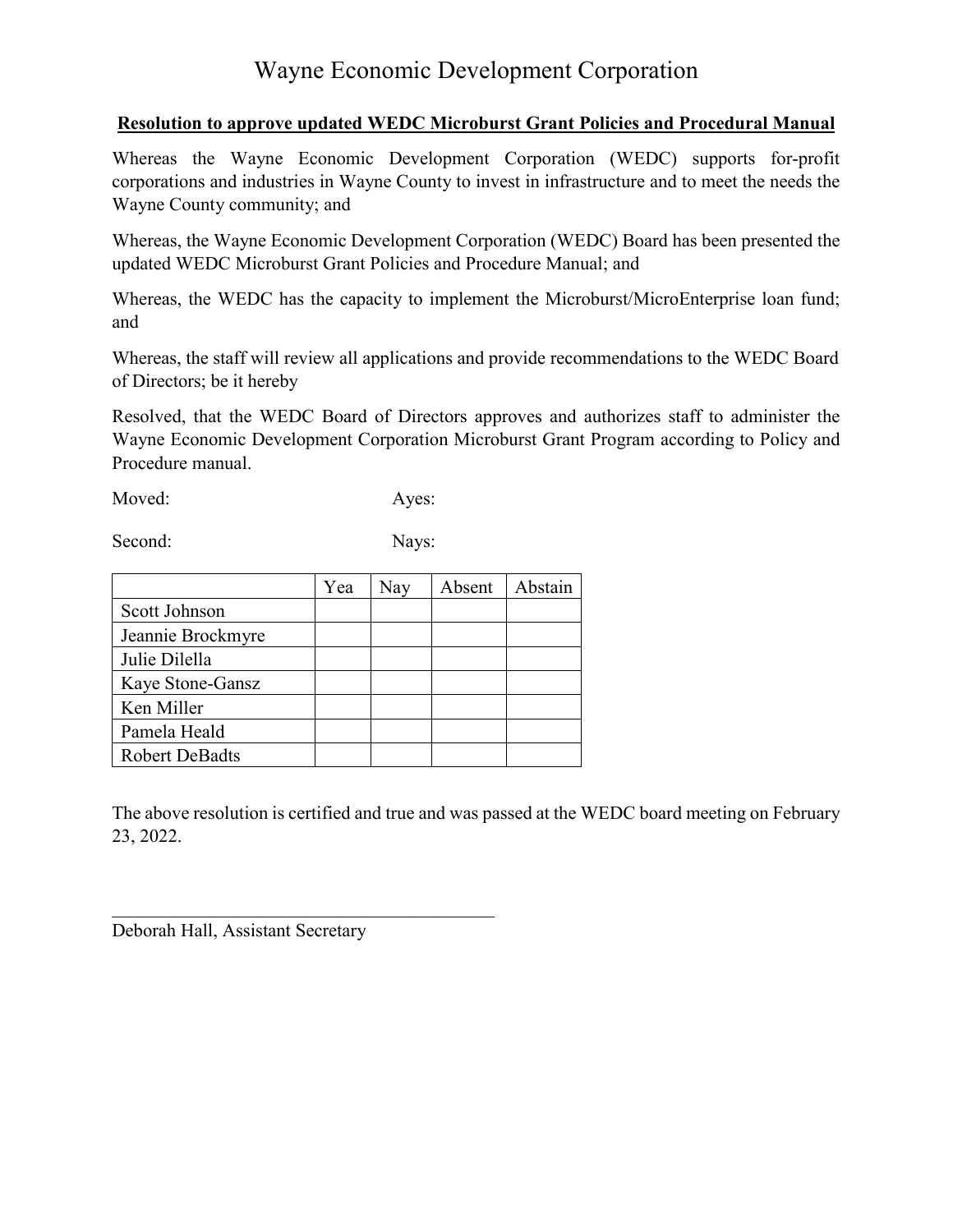### **Resolution to approve updated WEDC Performance Measures**

Whereas, chapter 506 of the 2009 Public Authorities Reform Act added a new Section 2824-a in Public Authorities Law requiring state and local public authorities to develop and adopt a mission statement; and

Whereas, the law also requires public authorities to develop performance measures to assist the authority determine how well it is carrying out its mission; and

Whereas, the Governance Committee has updated the performance measures and presented to the Board of Directors; be it hereby

Resolved, that the WEDC Board of Directors approves the updated Performance Measures and authorizes staff to submit the updated performance measure to the Authorities Budget Office.

Moved: Ayes:

Second: Nays:

|                       | Yea | Nay | Absent | Abstain |
|-----------------------|-----|-----|--------|---------|
| Scott Johnson         |     |     |        |         |
| Jeannie Brockmyre     |     |     |        |         |
| Julie Dilella         |     |     |        |         |
| Kaye Stone-Gansz      |     |     |        |         |
| Ken Miller            |     |     |        |         |
| Pamela Heald          |     |     |        |         |
| <b>Robert DeBadts</b> |     |     |        |         |

The above resolution is certified and true and was passed at the WEDC board meeting on February 23, 2022.

Deb Hall, Assistant Secretary

 $\mathcal{L}_\mathcal{L}$  , and the set of the set of the set of the set of the set of the set of the set of the set of the set of the set of the set of the set of the set of the set of the set of the set of the set of the set of th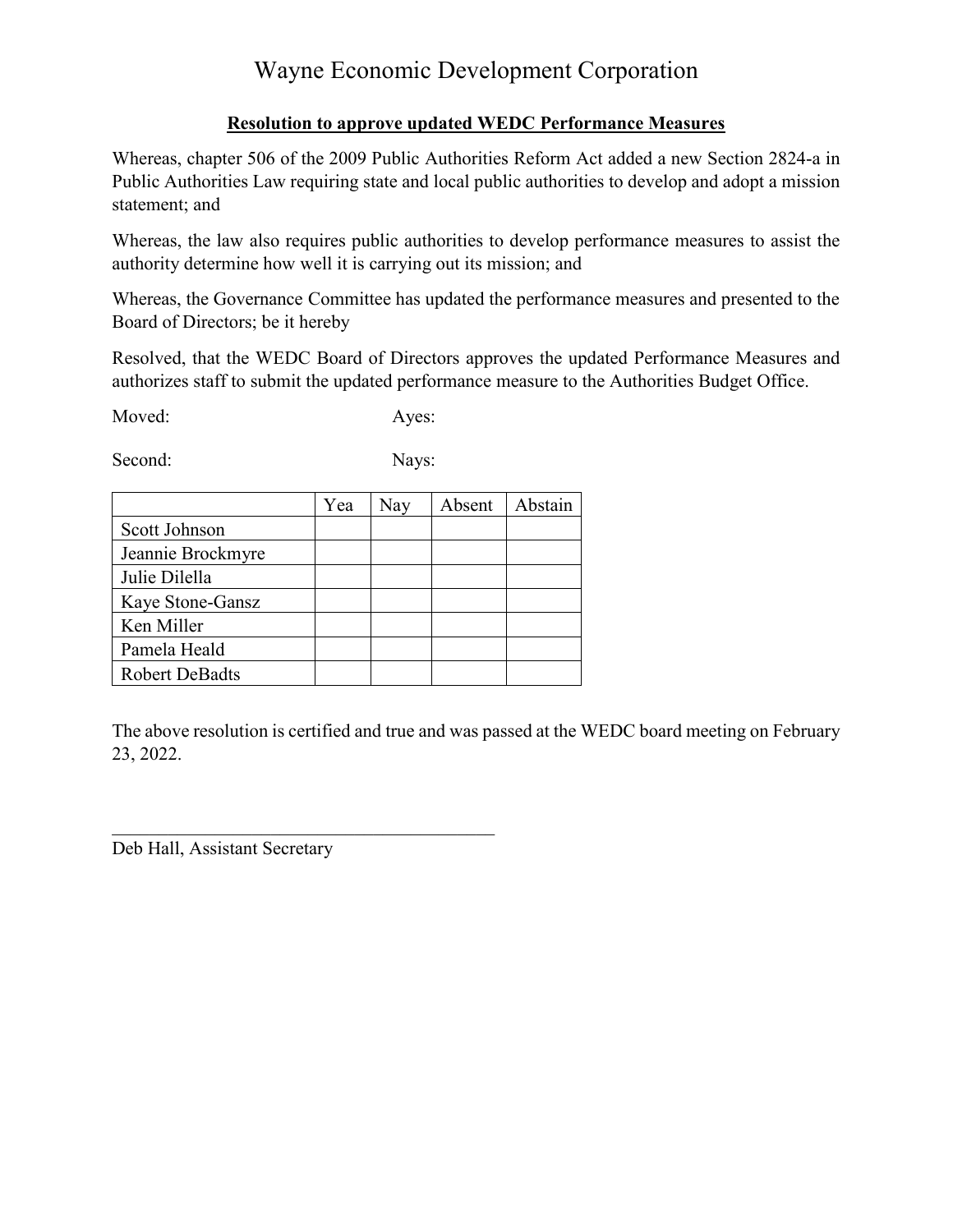#### **Resolution to Re-Appropriate Remaining WEDC Equal Opportunity Funds to GAIN!**

WHEREAS, the Wayne Economic Development Corporation (WEDC) participates in the Growing the Agriculture Industry Now! (GAIN!) revolving loan fund administered by Genesee/Finger Lakes Regional Planning Council; and

WHEREAS, GAIN! loans are for agriculture and agriculture-related enterprises in Wayne County and thereby add value to these critical sectors of the region's economy; and

WHEREAS, WEDC has identified a need for additional GAIN! funds to agriculture and agriculture-related enterprises in Wayne County; and

WHEREAS, the Board of Directors set aside \$200,000 of the WEDC Equal Opportunity Fund for the Brownfield Revolving Loan Fund program; and

WHEREAS, the Executive Director has recommended re-appropriating the remaining WEDC Equal Opportunity Funds and any future repayments of WEDC Equal Opportunity Funds to GAIN!; be it hereby

RESOLVED, that the Board of Directors authorizes the Executive Director to execute all necessary documents in connection with the re-appropriation of the remaining WEDC Equal Opportunity Funds to GAIN!.

| Moved by: | Ayes: |
|-----------|-------|
| Seconded: | Nays: |

|                       | Yea | Nay | Absent | Abstain |
|-----------------------|-----|-----|--------|---------|
| Scott Johnson         |     |     |        |         |
| Jeannie Brockmyre     |     |     |        |         |
| Julie Dilella         |     |     |        |         |
| Kaye Stone-Gansz      |     |     |        |         |
| Ken Miller            |     |     |        |         |
| Pamela Heald          |     |     |        |         |
| <b>Robert DeBadts</b> |     |     |        |         |

The above resolution is certified and true and was passed at the Wayne Economic Development Corporation board meeting on February 23, 2022.

Deborah Hall, Assistant Secretary

\_\_\_\_\_\_\_\_\_\_\_\_\_\_\_\_\_\_\_\_\_\_\_\_\_\_\_\_\_\_\_\_\_\_\_\_\_\_\_\_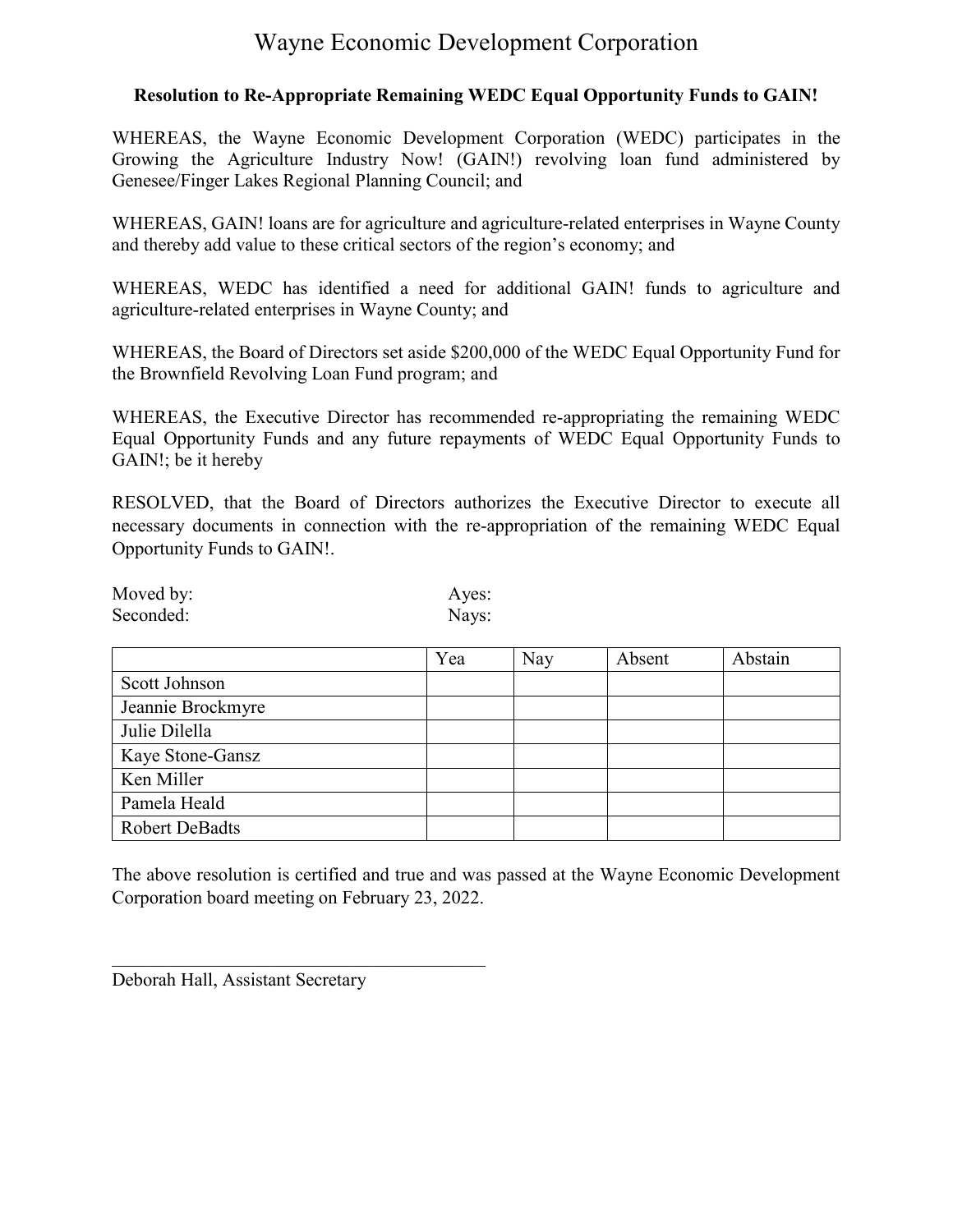### **Resolution to Write Off Delinquent Loan: Economic Opportunity Loan #40001-149**

Whereas the Wayne Economic Development Corporation (WEDC) supports for-profit corporations, non-for-profits corporations, and industries in Wayne County to invest in infrastructure and to meet the needs the Wayne County community; and

Whereas, the Economic Opportunity loan #40001-149 with Community Coffee LLC has been default since the maturity of the loan on April 1, 2021; and

Whereas, the WEDC has been unable to receive required documentation from the loan customer required by original loan agreement after numerous attempts, nor the principal loan balance of \$9,995; and

Whereas, the Board has approved writing off this loan's principal balance and any/all accrued interest, while authorizing staff to continue the UCC lien (201603318124602); be it hereby

Resolved, that the WEDC Board of Directors approves and authorizes staff to make the necessary accounting changes required for writing off the loan's amounts and refiling the continuation of the UCC liens.

Moved: Ayes:

Second: Nays:

|                       | Yea | Nay | Absent | Abstain |
|-----------------------|-----|-----|--------|---------|
| Scott Johnson         |     |     |        |         |
| Jeannie Brockmyre     |     |     |        |         |
| Julie Dilella         |     |     |        |         |
| Kaye Stone-Gansz      |     |     |        |         |
| Ken Miller            |     |     |        |         |
| Pamela Heald          |     |     |        |         |
| <b>Robert DeBadts</b> |     |     |        |         |

The above resolution is certified and true and was passed at the WEDC board meeting on February 23, 2022.

Deb Hall, Assistant Secretary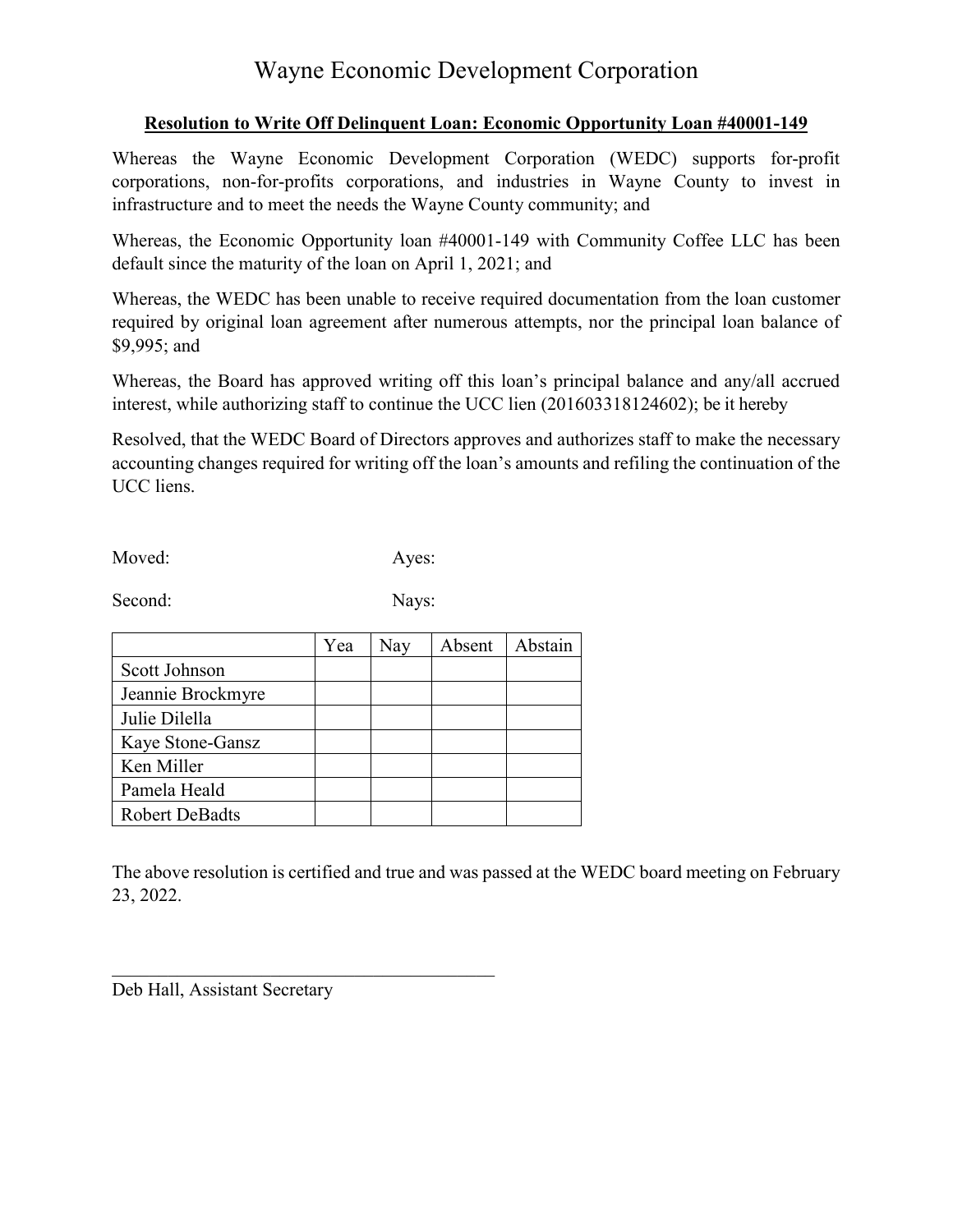#### **Resolution Authorizing WEDC's Wayne County Student Pitch Competition**

Whereas, the Wayne Economic Development Corporation's (WEDC) mission is to develop, promote and advance economic growth, well-being and sustainable communities in Wayne County; and

Whereas, the Kickstart Wayne County Initiative is aimed at developing an entrepreneurial culture in the County with specific programs aimed at assisting with the development of new small businesses; and;

Whereas, the Wayne County Startup Pitch Competition is one program within the KickStart Initiative that has provided inspiration for adults and students; and

Whereas, the Executive Director is recommending the inaugural Wayne County Student Pitch Competition to students who have a new product or business idea; be it hereby

Resolved that the WEDC authorizes \$5,000 in prize money for the Wayne County Student Pitch Competition.

Moved: Ayes:

Second: Nays:

|                       | Yea | Nay | Absent | Abstain |
|-----------------------|-----|-----|--------|---------|
| Scott Johnson         |     |     |        |         |
| Jeannie Brockmyre     |     |     |        |         |
| Julie Dilella         |     |     |        |         |
| Kaye Stone-Gansz      |     |     |        |         |
| Ken Miller            |     |     |        |         |
| Pamela Heald          |     |     |        |         |
| <b>Robert DeBadts</b> |     |     |        |         |

The above resolution is certified and true and was passed at the Wayne Economic Development Corporation board meeting on February 23, 2022.

Deborah Hall, Assistant Secretary